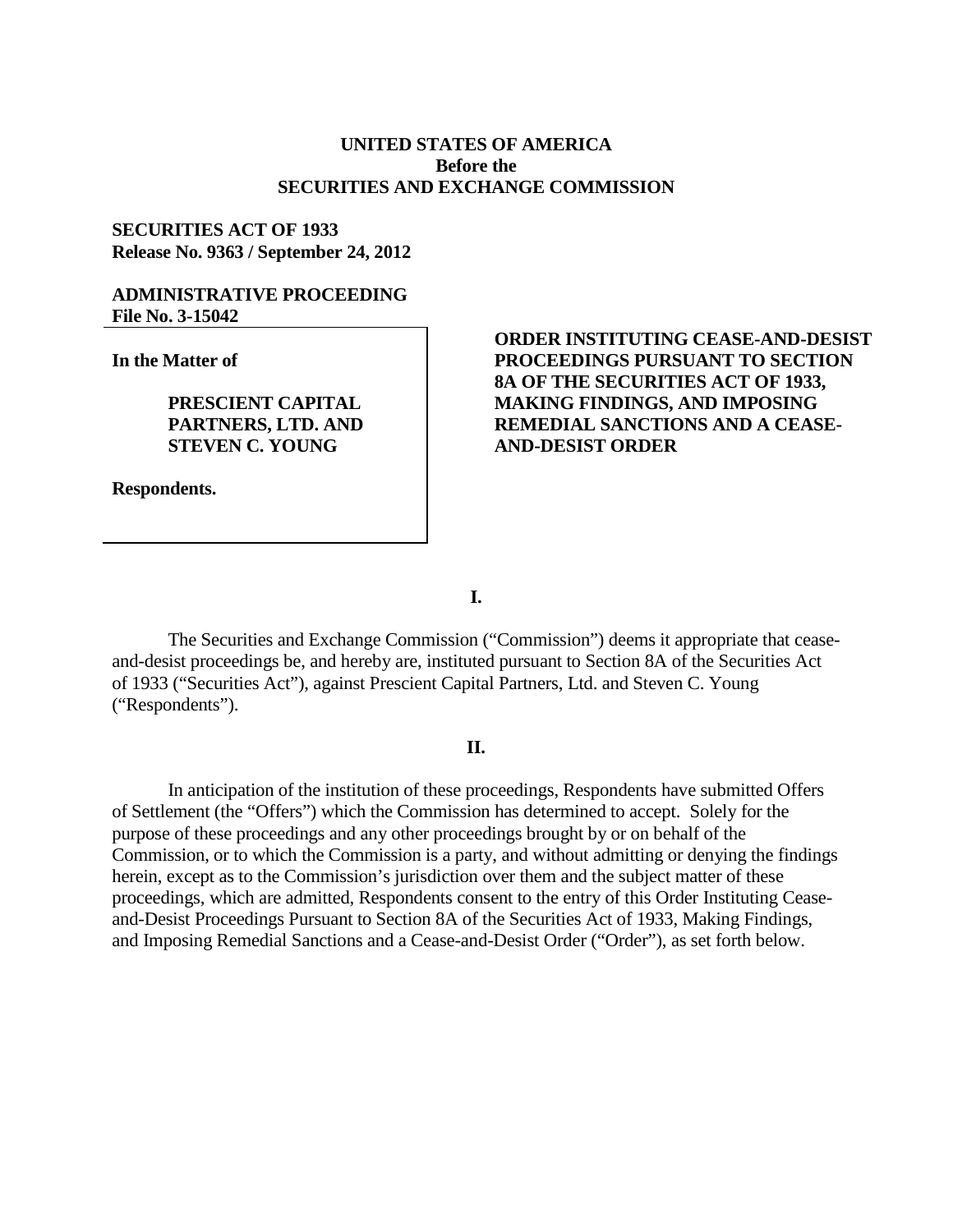On the basis of this Order and Respondents' Offers, the Commission finds<sup>[1](#page-1-0)</sup> that:

### **Summary**

1. These proceedings arise out of unregistered offerings of securities by Prescient Capital Partners, Ltd. ("PCP") and its owner, Steven C. Young ("Young"), in the form of loan participations issued by PCP. The offerings raised over \$7 million from 23 investors from 2010 through 2011. In connection with the offers and sales of these investments, PCP, through its owner, Young, acted as a middleman between borrowers seeking short-term bridge loans for commercial real estate ventures and investors whom it called "loan participants." These investors provided funds that PCP loaned to commercial borrowers. Investors received a pro rata share of the loan, including the interest payments made by the borrower. PCP and Young ostensibly intended to offer and sell the investments in reliance on the registration exemption contained in Regulation D, Rule 506 under the Securities Act of 1933 ("Securities Act"), but failed to comply with the regulatory requirements. PCP and Young made multiple general solicitations using mail, email, social media, and Internet websites and videos, and they solicited and accepted investments from at least four unaccredited, unsophisticated investors. The unregistered, non-exempt offerings violated Sections 5(a) and 5(c) of the Securities Act.

## **Respondents**

2. **Steven C. Young,** 46, lives in Oconomowoc, Wisconsin. He is the founder and sole owner of PCP. He is not registered with the Commission in any capacity.

3. **Prescient Capital Partners, Ltd.** is a close corporation incorporated and located in the state of Wisconsin. It is not registered with the Commission in any capacity and has never registered an offering of securities under the Securities Act or a class of securities under the Exchange Act. PCP is solely owned and controlled by Steven C. Young.

## **Background**

4. From 2009 through January 2012, (the "relevant period"), Respondents sought investors called "loan participants" to invest in loans made by PCP. PCP made short-term bridge loans for commercial real estate ventures, typically for duration of one or two years until the borrower could arrange long-term conventional financing. The borrowers paid PCP fees based on a percentage of the loan amount. Investors received a pro rata share of the loan, including the future interest payments made by the borrower. The offer and sale of these investments were not registered with the Commission pursuant to the Securities Act.

5. Respondents had full responsibility for administering the investment program. This included (a) preparing, executing, and filing loan documents; (b) accepting the monthly payments made by the borrowers on the loans, and making the interest payments to investors; and (c) taking

<span id="page-1-0"></span><sup>&</sup>lt;sup>1</sup> The findings herein are made pursuant to Respondents' Offers of Settlement and are not binding on any other person or entity in this or any other proceeding.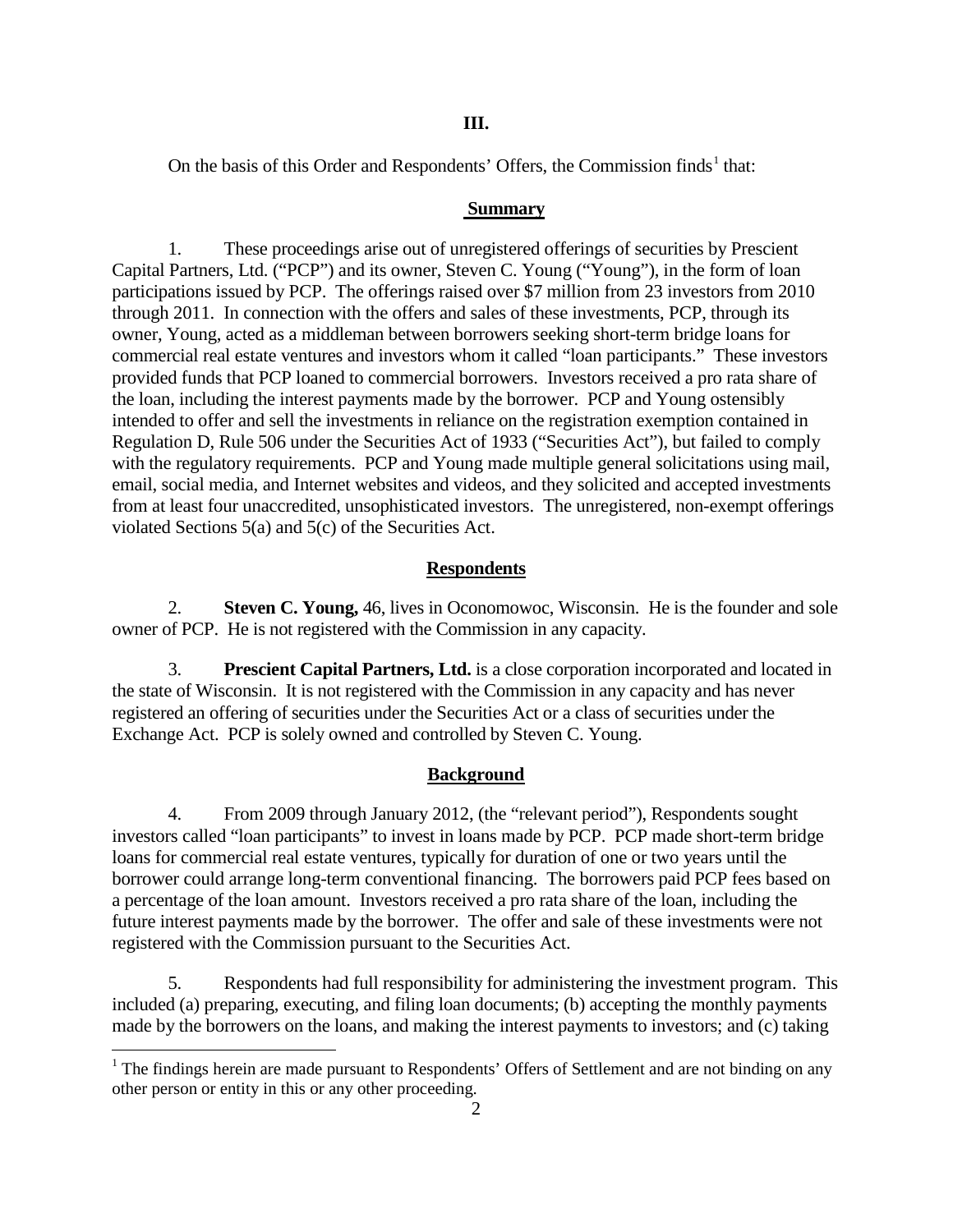necessary steps to ensure interest and principal were timely paid. The investors had no responsibility for administering the loan. Return on the investments depended entirely on the efforts of Young and PCP.

6. From 2010 through 2011, Respondents offered and sold investments in five different loans totaling over \$7 million. They offered and sold the investments to 23 investors.

7. Respondents did not have adequate procedures in place to establish a reasonable belief that investors were accredited or sophisticated in accordance with registration exemptions contained in Regulation D, Rule 506. For example, although PCP had an accreditation questionnaire for investors, in most instances, Respondents did not ensure that investors completed and returned the questionnaire, and they failed to verify the information in completed questionnaires.

8. With respect to two of the securities offerings, at least four of the investors were unaccredited and unsophisticated. Respondents failed to provide the unaccredited investors with financial statements and other disclosures required when a Rule 506 offering is sold to unaccredited investors.

9. During the relevant period, Respondents made general solicitations of investors by means of mail, email, social media, and Internet websites and videos. These solicitations were prohibited by Rules 506(b)(1) and 502(c) of Regulation D.

10. As a result of the conduct described above, with respect to each of the securities offerings, Respondents committed violations of Sections 5(a) and 5(c) of the Securities Act, which prohibit the unregistered, non-exempt offer or sale of securities.

### **Respondents' Remedial Efforts**

In determining to accept the Offers, the Commission considered remedial acts promptly undertaken by Respondents and cooperation afforded the Commission staff*.* 

### **IV.**

In view of the foregoing, the Commission deems it appropriate to impose the sanctions agreed to in Respondents' Offers.

Accordingly, pursuant to Section 8A of the Securities Act, it is hereby ORDERED that**:**

A. Respondents cease and desist from committing or causing any violations and any future violations of Sections 5(a) and (c) of the Securities Act.

B. Respondents shall, jointly and severally, pay disgorgement of \$28,987 and prejudgment interest of \$981 to the United States Treasury. Payment shall be made in the following installments: (1) \$7,492 within seven days of the entry of this Order, (2) \$7,492 within 90 days of the entry of this Order, (3) \$7,492 within 180 days of the entry of this Order, and